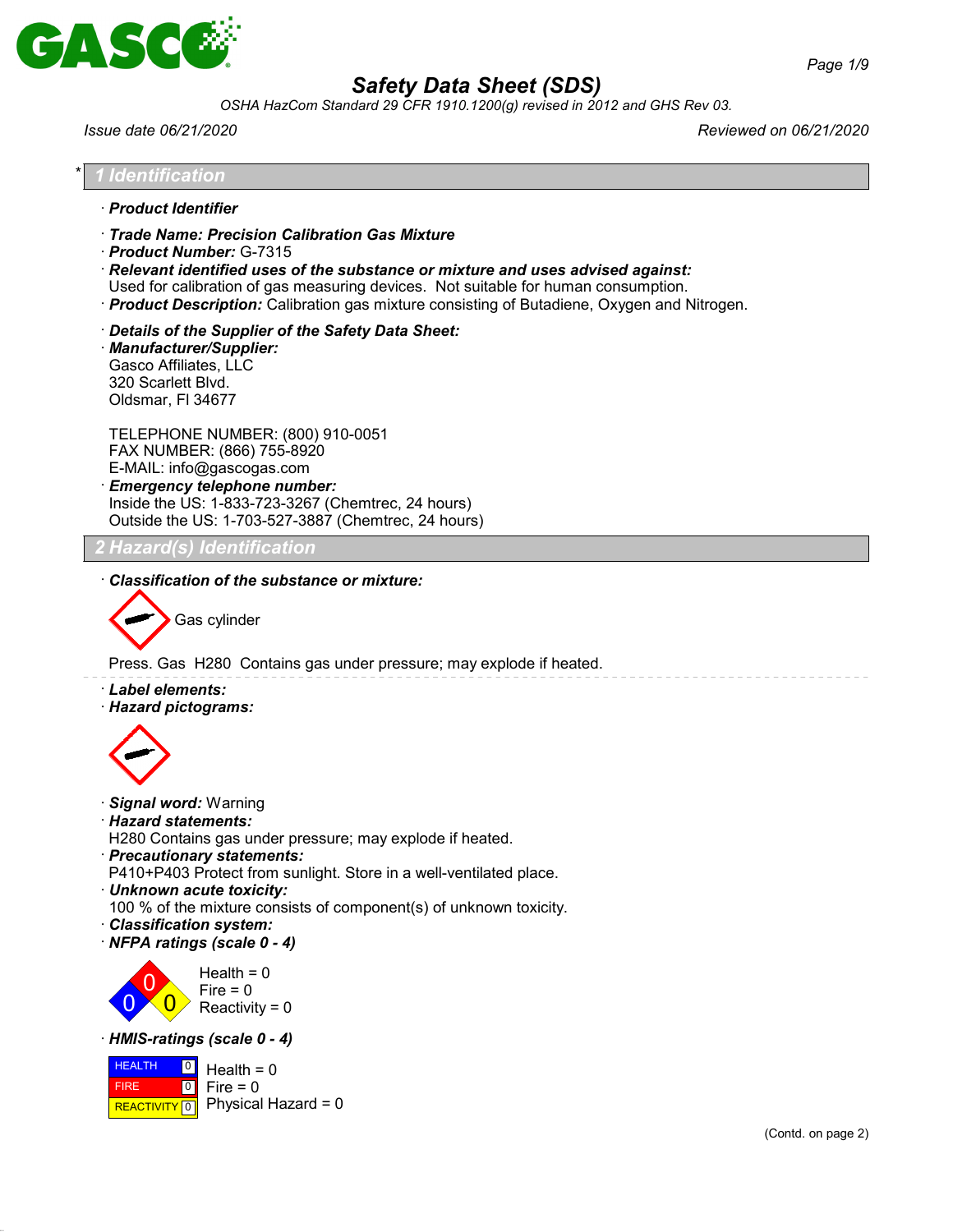*OSHA HazCom Standard 29 CFR 1910.1200(g) revised in 2012 and GHS Rev 03.*

*Issue date 06/21/2020 Reviewed on 06/21/2020*

### *Trade Name: Precision Calibration Gas Mixture*

### · *Hazard(s) not otherwise classified (HNOC):* None known

### *3 Composition/Information on Ingredients*

### · *Chemical characterization: Mixtures*

· *Description:* Mixture of substances listed below with non-hazardous additions.

| · Dangerous Components:  |                                                                  |                    |  |  |
|--------------------------|------------------------------------------------------------------|--------------------|--|--|
| CAS: 7727-37-9           | Nitrogen                                                         | 78.999-81.9999%    |  |  |
|                          | RTECS: QW 9700000 $\diamond$ Press. Gas, H280; Simple Asphyxiant |                    |  |  |
| CAS: 7782-44-7           | Oxygen                                                           | 18-21%             |  |  |
|                          | <b>♦ Oxid. Gas 1, H270; ♦ Press. Gas, H280</b>                   |                    |  |  |
| CAS: 106-99-0            | <b>Butadiene</b>                                                 | $0.0001 - 0.001\%$ |  |  |
| <b>RTECS: EI 9275000</b> |                                                                  |                    |  |  |
| 4 First-Aid Measures     |                                                                  |                    |  |  |

## · *Description of first aid measures*

### · *After inhalation:*

Generally the product does not irritate with inhalation.

Supply fresh air. If required, provide artificial respiration. Consult doctor if symptoms persist.

In case of unconsciousness place patient stably in the side position for transportation.

### · *After skin contact:*

Generally, the product does not irritate the skin.

In cases of contact with liquified material, frostbite may occur. Immerse frostbite in cool-warm water and seek medical attention.

Wash with soap and water.

If skin irritation occurs, consult a doctor.

### · *After eye contact:*

Not anticipated under normal use.

Rinse opened eye for several minutes under running water. If symptoms persist, consult a doctor.

· *After swallowing:*

Not a normal route of entry.

If swallowed and symptoms occur, consult a doctor.

· *Information for doctor*

- · *Most important symptoms and effects, both acute and delayed:* No further relevant information available.
- · *Indication of any immediate medical attention and special treatment needed:*
- No further relevant information available.

### \* *5 Fire-Fighting Measures*

- · *Extinguishing media*
- · *Suitable extinguishing agents:*

Use fire fighting measures that suit the environment.

Use water spray to cool fire-exposed containers.

· *For safety reasons unsuitable extinguishing agents:* No further relevant information.

### · *Special hazards arising from the substance or mixture:*

Closed containers may explode when exposed to extreme heat.

If incinerated, product will releaset the following toxic fumes: Oxides of Carbon and Nitrogen (NOx).

· *Advice for firefighters*

This gas mixture is not flammable; however, containers, when involved in fire, may rupture or burst in the heat of the fire.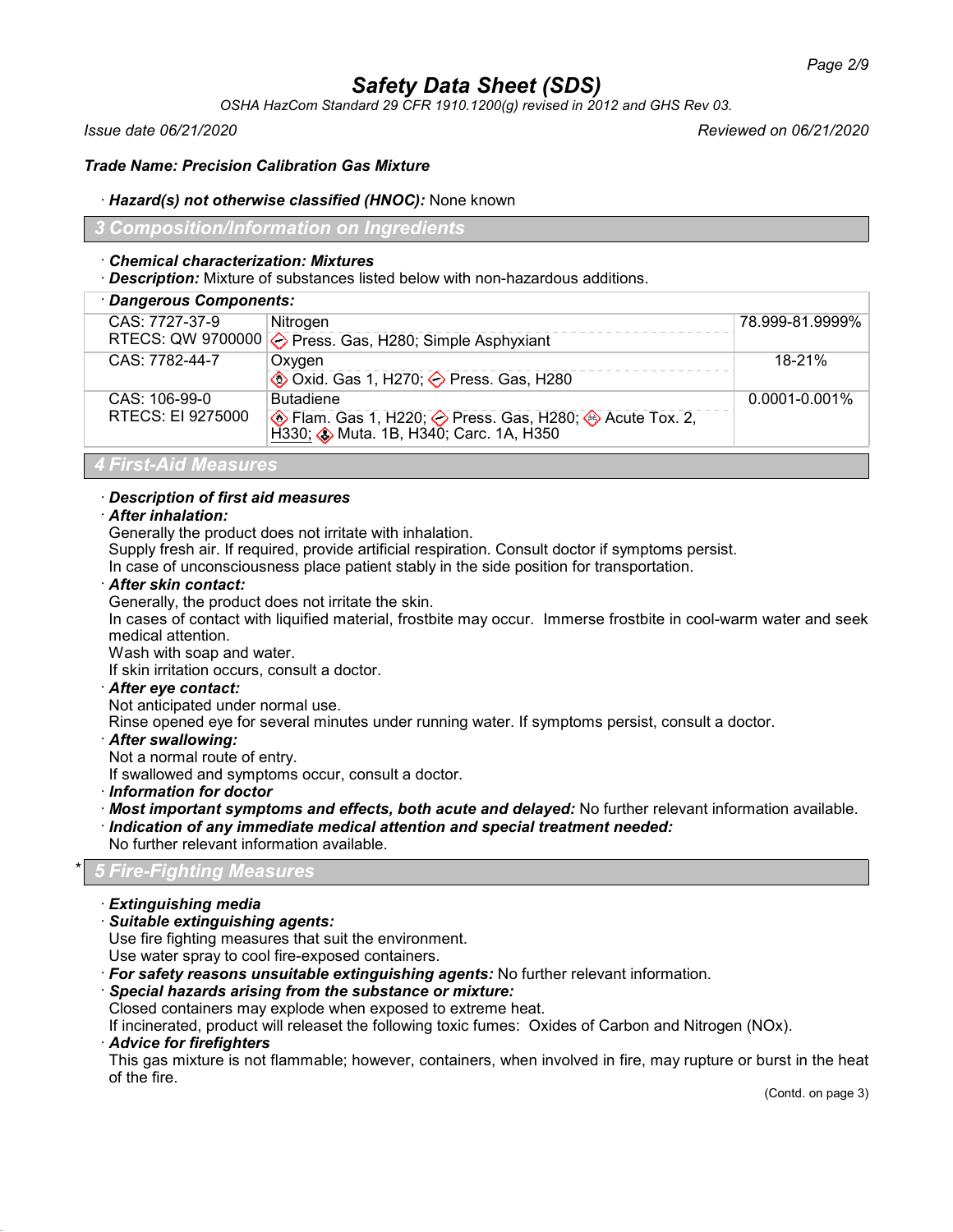*OSHA HazCom Standard 29 CFR 1910.1200(g) revised in 2012 and GHS Rev 03.*

*Issue date 06/21/2020 Reviewed on 06/21/2020*

### *Trade Name: Precision Calibration Gas Mixture*

### · *Special protective equipment for firefighters:*

As in any fire, wear self-contained breathing apparatus pressure-demand (NIOSH approved or equivalent) and full protective gear to prevent contact with skin and eyes.

#### *6 Accidental Release Measures*

### · *Personal precautions, protective equipment and emergency procedures:*

Treat any fumes as toxic.

Ensure adequate ventilation.

Keep people at a distance and stay upwind.

In a confined area, NIOSH approved respiratory protection may be required.

· *Environmental precautions:* Inform authorities in case of gas release.

· *Methods and material for containment and cleaning up:*

Dispose of contaminated material as waste according to section 13.

Ensure adequate ventilation.

Dispose of the collected material according to regulations.

· *Reference to other sections:*

See Section 7 for information on safe handling.

See Section 8 for information on personal protection equipment.

See Section 13 for disposal information.

### *7 Handling and Storage*

### · *Handling*

· *Precautions for safe handling:* Ensure good ventilation/exhaustion at the workplace.

· *Information about protection against explosions and fires:*

Pressurized container: protect from sunlight and do not expose to temperatures exceeding 50°C, i.e. electric lights. Do not pierce or burn, even after use.

Do not cut, grind or weld on container that contains or contained product.

Do not spray on a naked flame or any incandescent material.

· *Conditions for safe storage, including any incompatibilities*

Store away from strong oxidizing agents, phosphorous, organic materials and powdered metals.

· *Storage*

### · *Requirements to be met by storerooms and receptacles:*

Store in a cool location.

Cylinders should be firmly secured to prevent falling or being knocked over. Cylinders must be protected from the environment, and preferably kept at room temperature. Cylinders should be stored in dry, well-ventilated areas, away from sources of heat, ignition, and direct sunlight. Protect cylinders against physical damage. Full and empty cylinders should be segregated. Use a "first-on, first-out" inventory system to prevent full containers from being stored for long periods of time.

· *Information about storage in one common storage facility:* Not required.

- · *Further information about storage conditions:* Store in cool, dry conditions in well sealed receptacles.
- · *Specific end use(s):* No further relevant information available.

*8 Exposure Controls/Personal Protection*

· *Additional information about design of technical systems:* No further data; see section 7.

· *Control parameters:*

All ventilation should be designed in accordance with OSHA standard (29 CFR 1910.94). Use mechanical (general) ventilation for storage areas. Use appropriate ventilation as required to keep Exposure Limits in Air below TLV & PEL limits.

(Contd. on page 4)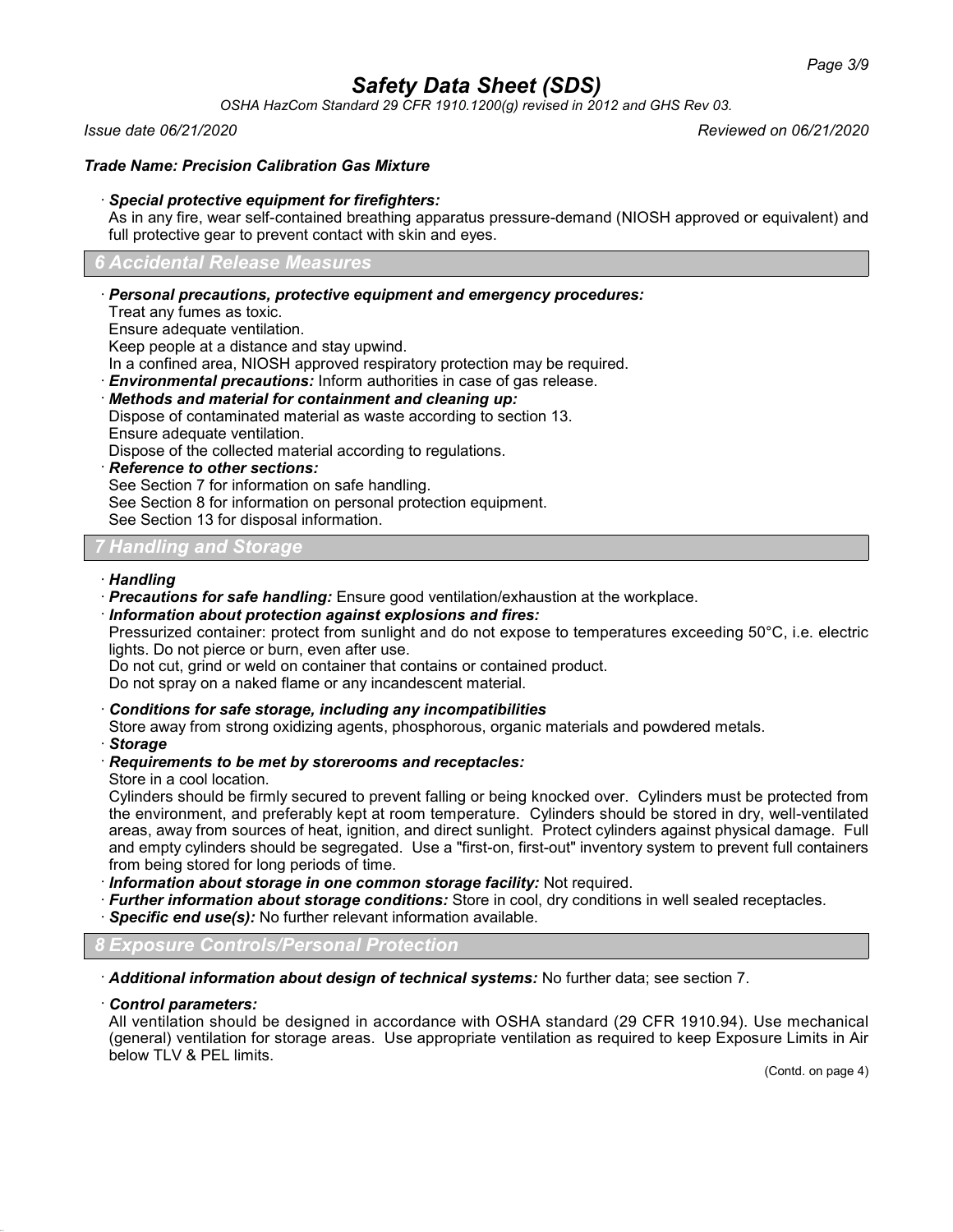*OSHA HazCom Standard 29 CFR 1910.1200(g) revised in 2012 and GHS Rev 03.*

*Issue date 06/21/2020 Reviewed on 06/21/2020*

### *Trade Name: Precision Calibration Gas Mixture*

**Lower:** Not determined. **Upper:** Not determined. · Vapor pressure: Not determined.

| 7727-37-9 Nitrogen                                                                                                                                                                                                                                                                                                                                                                                                                  |                                                                                                                                                  |  |  |
|-------------------------------------------------------------------------------------------------------------------------------------------------------------------------------------------------------------------------------------------------------------------------------------------------------------------------------------------------------------------------------------------------------------------------------------|--------------------------------------------------------------------------------------------------------------------------------------------------|--|--|
| TLV withdrawn TLV, see App. F; simple asphyxiant                                                                                                                                                                                                                                                                                                                                                                                    |                                                                                                                                                  |  |  |
| 106-99-0 Butadiene                                                                                                                                                                                                                                                                                                                                                                                                                  |                                                                                                                                                  |  |  |
|                                                                                                                                                                                                                                                                                                                                                                                                                                     | PEL Short-term value: 11 mg/m <sup>3</sup> , 5 ppm<br>Long-term value: 2.21 mg/m <sup>3</sup> , 1 ppm<br>see 29 CFR 1910.1051; 29 CFR 1910.19(1) |  |  |
| REL See Pocket Guide App. A                                                                                                                                                                                                                                                                                                                                                                                                         |                                                                                                                                                  |  |  |
|                                                                                                                                                                                                                                                                                                                                                                                                                                     | TLV Long-term value: $4.4 \text{ mg/m}^3$ , 2 ppm                                                                                                |  |  |
|                                                                                                                                                                                                                                                                                                                                                                                                                                     | · Additional information: The lists that were valid during the creation of this SDS were used as basis.                                          |  |  |
| Wash hands before breaks and at the end of work.<br><b>Breathing equipment:</b><br>Not necessary if room is well-ventilated.<br>In case of brief exposure or low pollution use respiratory filter device. In case of intensive or longer exposure,<br>use respiratory protective device that is independent of circulating air.<br>· Protection of hands: Not required.<br>· Eye protection: Not necessary under normal conditions. |                                                                                                                                                  |  |  |
| <b>Physical and Chemical Properties</b>                                                                                                                                                                                                                                                                                                                                                                                             |                                                                                                                                                  |  |  |
| Information on basic physical and chemical properties                                                                                                                                                                                                                                                                                                                                                                               |                                                                                                                                                  |  |  |
| <b>General Information</b><br>· Appearance:<br>Form:<br>Color:<br>· Odor:<br>Odor threshold:                                                                                                                                                                                                                                                                                                                                        | Gaseous<br>Clear, colorless<br>Odorless<br>Not determined.                                                                                       |  |  |
| · pH-value:                                                                                                                                                                                                                                                                                                                                                                                                                         | Not available                                                                                                                                    |  |  |
| Change in condition<br><b>Melting point/Melting range:</b><br><b>Boiling point/Boiling range:</b>                                                                                                                                                                                                                                                                                                                                   | Not determined.<br>Not determined.                                                                                                               |  |  |
| · Flash point:                                                                                                                                                                                                                                                                                                                                                                                                                      | None                                                                                                                                             |  |  |
| · Flammability (solid, gaseous):                                                                                                                                                                                                                                                                                                                                                                                                    | Not determined.                                                                                                                                  |  |  |
| · Decomposition temperature:                                                                                                                                                                                                                                                                                                                                                                                                        | Not determined.                                                                                                                                  |  |  |
| · Auto igniting:                                                                                                                                                                                                                                                                                                                                                                                                                    | Product is not self-igniting.                                                                                                                    |  |  |
| · Danger of explosion:                                                                                                                                                                                                                                                                                                                                                                                                              | Not determined.                                                                                                                                  |  |  |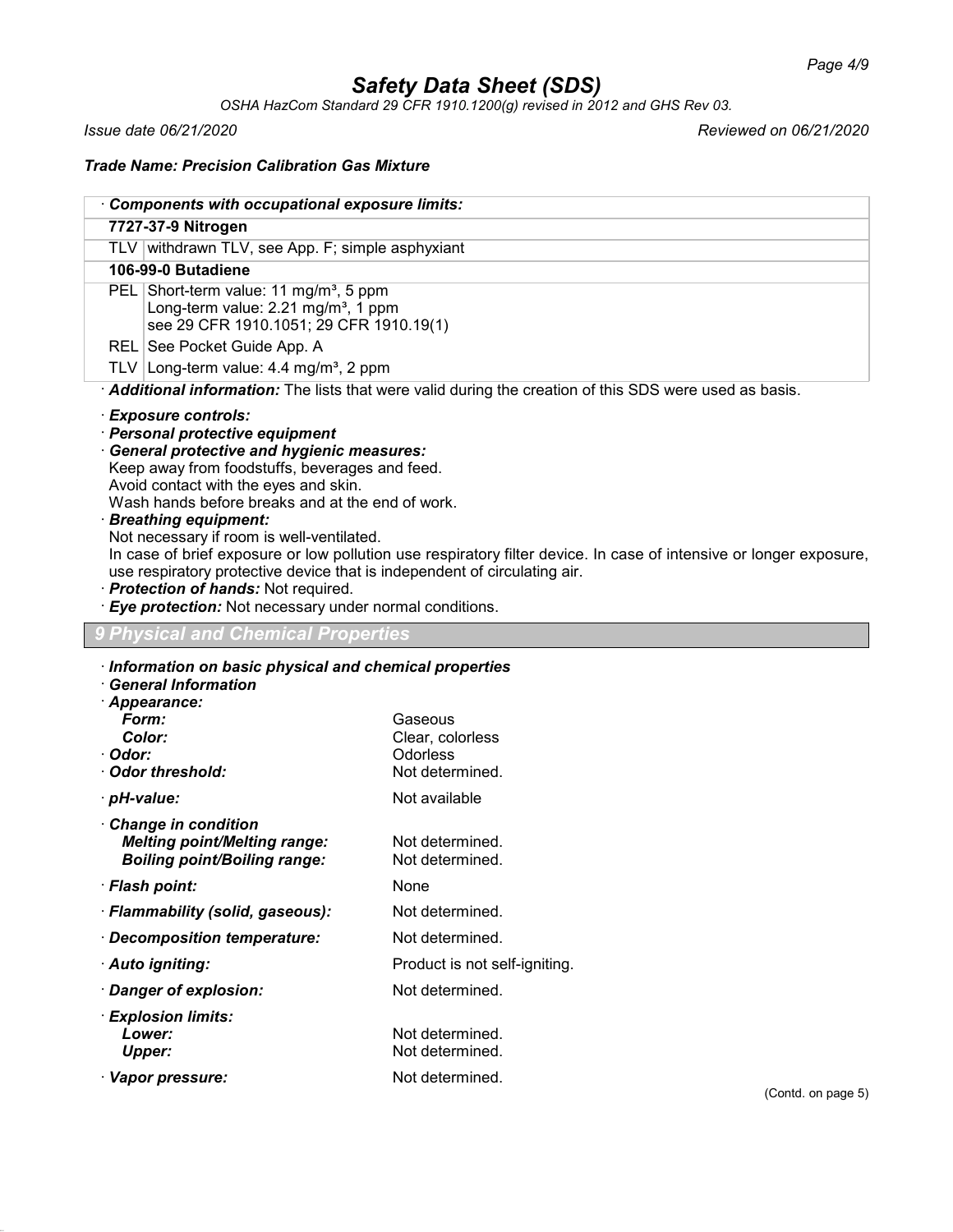*OSHA HazCom Standard 29 CFR 1910.1200(g) revised in 2012 and GHS Rev 03.*

*Issue date 06/21/2020 Reviewed on 06/21/2020*

### *Trade Name: Precision Calibration Gas Mixture*

| · Density:                                                 |                                   |
|------------------------------------------------------------|-----------------------------------|
| <b>Relative density:</b>                                   | Not determined.                   |
| Vapor density:                                             | Not determined.                   |
| <b>Evaporation rate:</b>                                   | Not applicable.                   |
| · Solubility in / Miscibility with:                        |                                   |
| Water:                                                     | Not miscible or difficult to mix. |
| · Partition coefficient (n-octanol/water): Not determined. |                                   |
| · Viscosity:                                               |                                   |
| <b>Dynamic:</b>                                            | Not determined.                   |

**Dynamic:** Not determined. **Kinematic:** Not determined.<br> **Other information:** No further relevant No further relevant information available.

### *10 Stability and Reactivity*

· *Reactivity:* No further relevant information available.

- · *Chemical stability:* Stable under normal conditions.
- · *Thermal decomposition / conditions to be avoided:* No decomposition if used according to specifications.
- · *Possibility of hazardous reactions:* No dangerous reactions known.
- · *Conditions to avoid:* No further relevant information available.
- · *Incompatible materials:* Strong oxidizing agents, phosphorous, organic materials and powdered metals.
- · *Hazardous decomposition products:* Carbon Oxides and Nitrogen Oxides (NOx).

#### *11 Toxicological Information*

- · *Information on toxicological effects:*
- · *Acute toxicity:*

· *LD/LC50 values that are relevant for classification:*

### **106-99-0 Butadiene**

Oral LD50 5480 mg/kg (Rat)

Inhalative  $|LG50/4 h|$  285 mg/l (Rat)

- · *Primary irritant effect:*
- · *On the skin:* No irritating effect.
- · *On the eye:* No irritating effect.
- · *Additional toxicological information:*
- · *Carcinogenic categories:*
- · *IARC (International Agency for Research on Cancer):*
- Group 1 Carcinogenic to humans
- Group 2A Probably carcinogenic to humans

Group 2B - Possibly carcinogenic to humans

- Group 3 Not classifiable as to its carcinogenicity to humans
- Group 4 Probably not carcinogenic to humans

106-99-0 Butadiene 1

· *NTP (National Toxicology Program):*

106-99-0 Butadiene K

#### · *OSHA-Ca (Occupational Safety & Health Administration):*

None of the ingredients are listed.

(Contd. on page 6)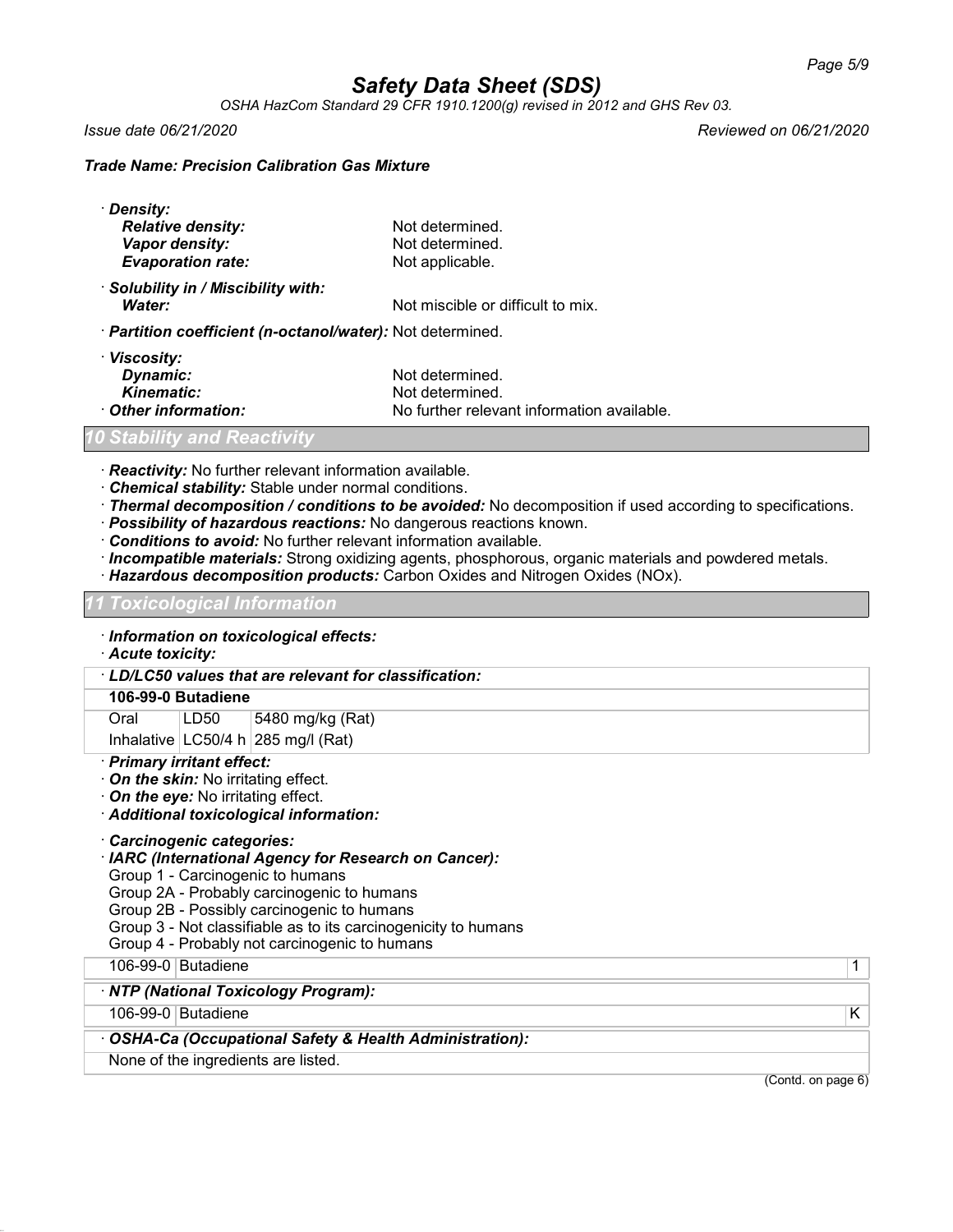*OSHA HazCom Standard 29 CFR 1910.1200(g) revised in 2012 and GHS Rev 03.*

*Issue date 06/21/2020 Reviewed on 06/21/2020*

### *Trade Name: Precision Calibration Gas Mixture*

#### *12 Ecological Information*

- · *Toxicity:* The hazards for the aquatic environment are unknown.
- · *Aquatic toxicity:* No further relevant information available.
- · *Persistence and degradability:* No further relevant information available.
- · *Behavior in environmental systems:*
- · *Bioaccumulative potential:* No further relevant information available.
- · *Mobility in soil:* No further relevant information available.
- · *Additional ecological information:*
- · *General notes:* Not known to be hazardous to water.
- · *Results of PBT and vPvB assessment:*
- · *PBT:* Not applicable.
- · *vPvB:* Not applicable.
- · *Other adverse effects:* No further relevant information available.

*13 Disposal Considerations*

#### · *Waste treatment methods*

· *Recommendation:*

Release all residual gas pressure in a well ventilated area. Verify the cylinder is completely empty (0 PSIG). Remove or cover any hazard labels. Return empty cylinder for recycling.

NOTE: Check with the local easte authority before placing any gas cylinder into waste container for pickup. GASCO encourages the consumer to return all cylinders.

· *Waste disposal key:* The U.S. EPA has not published waste disposal numbers for this product's components.

· *Uncleaned packaging*

· *Recommendation:* Return cylinder and unused product to supplier.

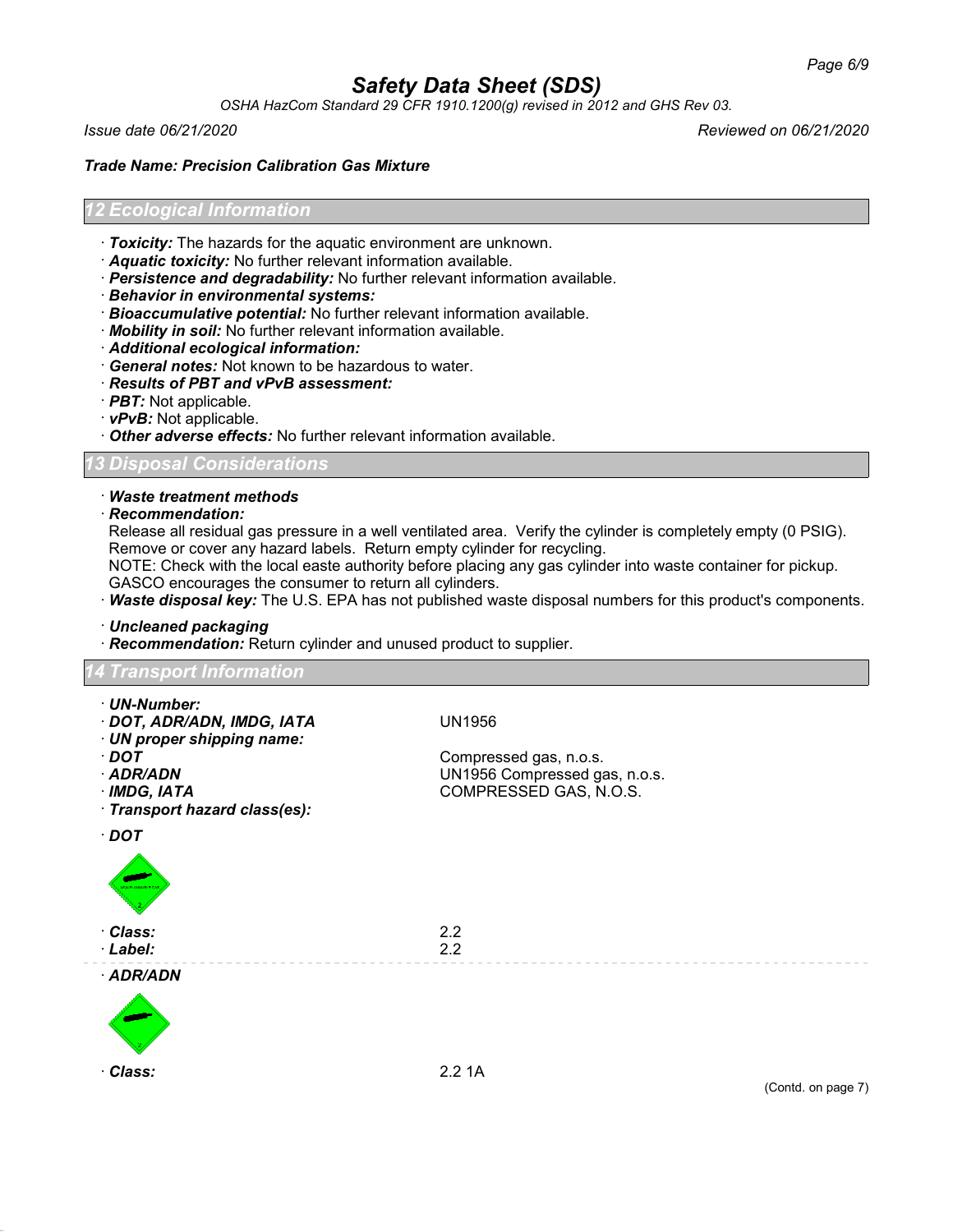*OSHA HazCom Standard 29 CFR 1910.1200(g) revised in 2012 and GHS Rev 03.*

*Issue date 06/21/2020 Reviewed on 06/21/2020*

## *Trade Name: Precision Calibration Gas Mixture* · *Label:* 2.2 · *IMDG, IATA* · *Class:* 2.2 · *Label:* 2.2 · *Packing group:* · **DOT, ADR/ADN, IMDG, IATA** Non-Regulated Material · *Environmental hazards:* Not applicable. **Special precautions for user:** Not applicable. · *Hazard identification number (Kemler code):* 20 · **EMS Number:** · *Transport in bulk according to Annex II of MARPOL73/78 and the IBC Code:* Not applicable. · *Transport/Additional information:* · *DOT* · *Quantity limitations:* On passenger aircraft/rail: 75 kg On cargo aircraft only: 150 kg · *ADR/ADN* · *Excepted quantities (EQ):* Code: E1 Maximum net quantity per inner packaging: 30 ml Maximum net quantity per outer packaging: 1000 ml · *IMDG* · *Limited quantities (LQ):* 120 ml · **Excepted quantities (EQ):** Code: E1 Maximum net quantity per inner packaging: 30 ml Maximum net quantity per outer packaging: 1000 ml · *UN "Model Regulation":* UN1956, Compressed gas, n.o.s., 2.2 *15 Regulatory Information* · *Safety, health and environmental regulations/legislation specific for the substance or mixture:* · *SARA (Superfund Amendments and Reauthorization):* · *Section 355 (extremely hazardous substances):* None of the ingredients are listed. · *Section 313 (Specific toxic chemical listings):* 106-99-0 Butadiene · *TSCA (Toxic Substances Control Act):* 7727-37-9 Nitrogen 7782-44-7 Oxygen 106-99-0 Butadiene

- · *California Proposition 65:*
- · *Chemicals known to cause cancer:*
- 106-99-0 Butadiene

(Contd. on page 8)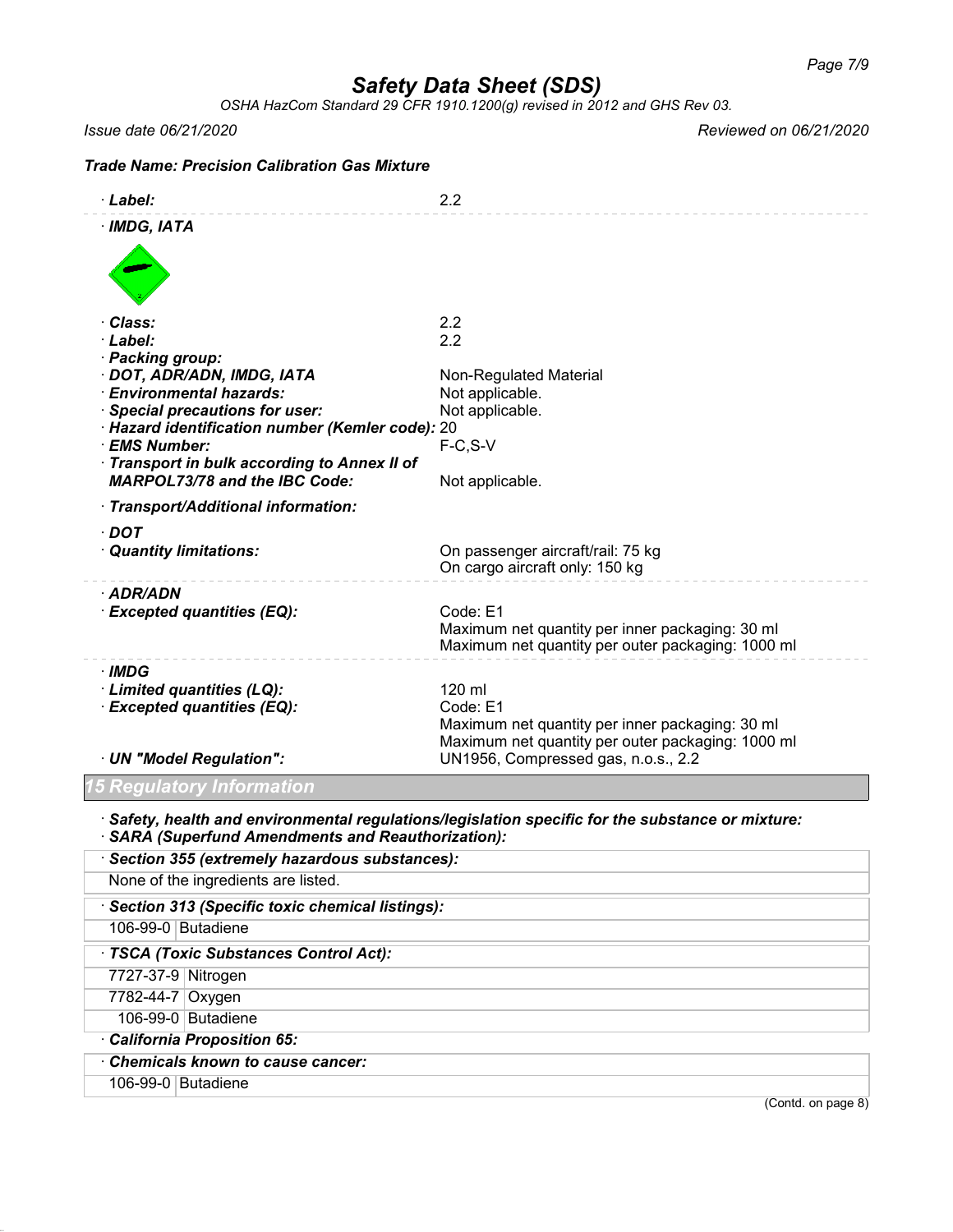*OSHA HazCom Standard 29 CFR 1910.1200(g) revised in 2012 and GHS Rev 03.*

*Issue date 06/21/2020 Reviewed on 06/21/2020*

### *Trade Name: Precision Calibration Gas Mixture*

| Chemicals known to cause reproductive toxicity for females:                                                                                    |     |
|------------------------------------------------------------------------------------------------------------------------------------------------|-----|
| 106-99-0 Butadiene                                                                                                                             |     |
| Chemicals known to cause reproductive toxicity for males:                                                                                      |     |
| 106-99-0 Butadiene                                                                                                                             |     |
| Chemicals known to cause developmental toxicity:                                                                                               |     |
| None of the ingredients are listed.                                                                                                            |     |
| Carcinogenic categories:                                                                                                                       |     |
| <b>EPA (Environmental Protection Agency):</b>                                                                                                  |     |
| 106-99-0 Butadiene                                                                                                                             | CaH |
| · TLV (Threshold Limit Value established by ACGIH):                                                                                            |     |
| 106-99-0 Butadiene                                                                                                                             | A2  |
| · NIOSH-Ca (National Institute for Occupational Safety and Health):                                                                            |     |
| 106-99-0 Butadiene                                                                                                                             |     |
| $\cdot$ GHS label elements<br>The product is classified and labeled according to the Globally Harmonized System (GHS).<br>· Hazard pictograms: |     |
| ↗                                                                                                                                              |     |



## · *Signal word:* Warning

· *Hazard statements:*

H280 Contains gas under pressure; may explode if heated.

#### · *Precautionary statements:*

P410+P403 Protect from sunlight. Store in a well-ventilated place.

#### · *National regulations:*

None of the ingredients are listed.

· *Chemical safety assessment:* A Chemical Safety Assessment has not been carried out.

### *16 Other Information*

### · *Relevant phrases:*

Gasco Affiliates, LLC, makes not express or implied warranties, guarantees or representations regarding the product of the information herein, including but not limited to any implied warranty or merchantability or fitness for use. Gasco Affilitates, LLC shall not be liable for any personal injury, property or other damages of any nature, whether compensatory, consequential, exemplary, or otherwise, resulting from any publication, use of reliance upon the information herein.

· *Date of last revision/ revision number:* 06/21/2020 / -

· *Abbreviations and acronyms:*

ADR: The European Agreement concerning the International Carriage of Dangerous Goods by Road

ADN: The European Agreement concerning the International Carriage of Dangerous Goods by Inland Waterways

- IMDG: International Maritime Code for Dangerous Goods
- DOT: US Department of Transportation
- IATA: International Air Transport Association
- ACGIH: American Conference of Governmental Industrial Hygienists
- EINECS: European Inventory of Existing Commercial Chemical Substances
- ELINCS: European List of Notified Chemical Substances

CAS: Chemical Abstracts Service (division of the American Chemical Society)

- NFPA: National Fire Protection Association (USA)
- HMIS: Hazardous Materials Identification System (USA)

LC50: Lethal concentration, 50 percent